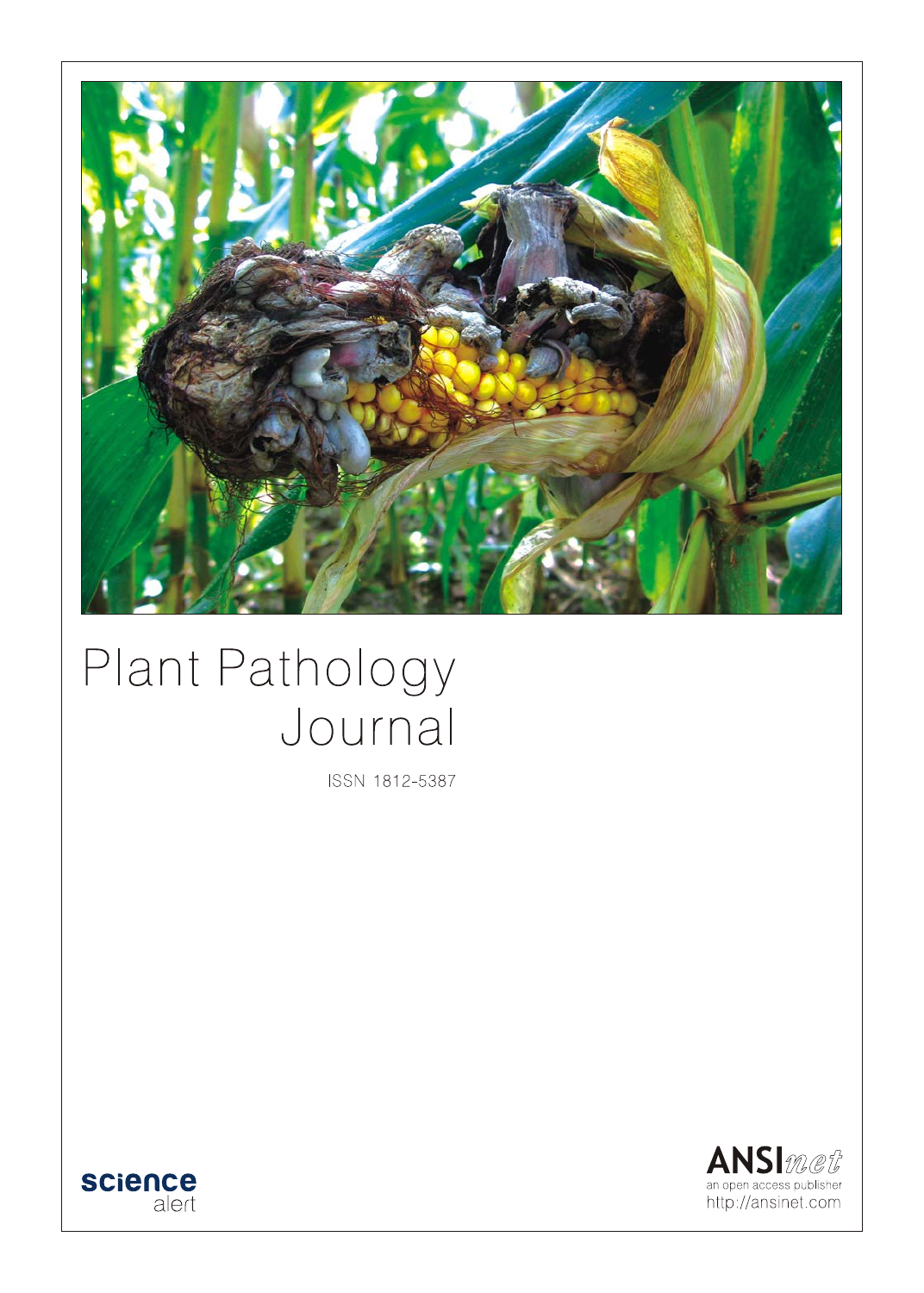# **RESEARCH ARTICLE OPEN ACCESS**



*DOI: 10.3923/ppj.2015.123.129*

# **Sequence Motif Comparison and Homology Modeling of Helper Component Proteinase (HC-Pro) of** *Banana bract mosaic virus*

Anuradha Chelliah, Balasubramanian Velusamy and Selvarajan Ramasamy ICAR-National Research Centre for Banana, Thogamalai Road Thayanur Post Tiruchirapalli, Tamil Nadu, India

### ARTICLE INFO

*Article History:* Received: April 24, 2015 Accepted: June 10, 2015

Corresponding Author: Selvarajan Ramasamy, ICAR-National Research Centre for Banana, Thogamalai Road Thayanur Post Tiruchirapalli, Tamil Nadu, India Tel: 91431-2618106/2618104 Fax: 91431-2618115/+862885415389

## A B S T R A C T

The Helper Component Proteinase (HC-Pro) is a key protein encoded by the plant viruses of the genus potyvirus. The HC-Pro is involved in different steps of the viral cycle, aphid transmission, replication virus cell-to-cell and systemic movement and is a suppressor of post-transcriptional gene silencing. The amino acid sequence of *Banana bract mosaic viru*s (BBrMV) HC-Pro was compared both inter and intra species across different potyviruses to demonstrate the functional correlation of sequence motifs of HC-Pro to predict its role in virus cycles. Knowledge on the structure of HC-Pro will greatly contribute to understand its multifaceted functions and how structural domains are organized to fulfill them in concert or independently hence, a stable model of BBrMV HC-Pro has been proposed based on homology modeling. The results obtained from this study will provide a framework for new hypothesis and research directions in the area of differential role of HC-Pro.

**Key words:** *Potyvirus*, helper component proteinase, *Banana bract mosaic virus*, motifs, homology modelling

#### **INTRODUCTION**

*Banana bract mosaic virus* (BBrMV), a member of the genus potyvirus, family Potyviridae, has a single stranded positive sense RNA of about 9.7 kb in length (Balasubramanian and Selvarajan, 2012). *Banana bract mosaic virus* (BBrMV) encodes a single polypeptide that is processed by three viral proteinases to release all viral proteins needed for the infection. One of these proteins is Helper Component Proteinase (HC-Pro), which is involved in many functions during the virus life cycle (Varrelmann *et al*., 2007). Sequence alignments and motif identification has suggested that HC-Pro can be schematically divided into three regions: An N-terminal region containing cysteine rich region with a zinc finger like metal binding motif responsible for symptom severity, systemic infection and viral transmission by aphids (Govier and Kassanis, 1974). C-terminal region harboring the proteinase activity, catalyses autoproteolytic cleavage from the polyprotein and plays an important role in virus cell to cell movement and a central region is important for genome amplification, synergism with other viruses and systemic movement within the host plant (Kasschau *et al*., 1997; Urcuqui-Inchima *et al*., 2000). Structural knowledge of HC-Pro is necessary to understand its multiple functions. In

the present study, *in silico* analysis has been carried out to compare and analyze the sequence domains and motifs of BBrMV HC-Pro involved in different molecular events and a computational approach was used to predict and validate the three dimensional structure of BBrMV HC-Pro. The data and the analysis resulting from this study will help in focusing in the area of interface between viral and host machinery.

#### **MATERIALS AND METHODS**

*Banana bract mosaic virus* (BBrMV-Try) infected leaves were collected from Nendran cv. at National Research Center for Banana farm, Trichy. HC-Pro primers were commercially synthesized: Sequences of the forward (5'- AGCGAGCCAGCAGCAGGCCCA TT CTG-3') and reverse (5'- GCCAACCAAATAATCTTTCAT3') primers were based on the sequence of BBrMV-Try available in NCBI database. Total RNA was isolated from infected banana leaves using RNeasy plant minikit (Qiagen, USA) and viral RNA was reverse transcribed using Revert Aid<sup>TM</sup> H Minus first strand cDNA synthesis kit (MBI Fermentas, USA) using oligo (dT) as primer by following the manufacturer's protocol. Complementary DNA was subjected to PCR amplification using virus specific primers to amplify  $\sim$  1500 bp of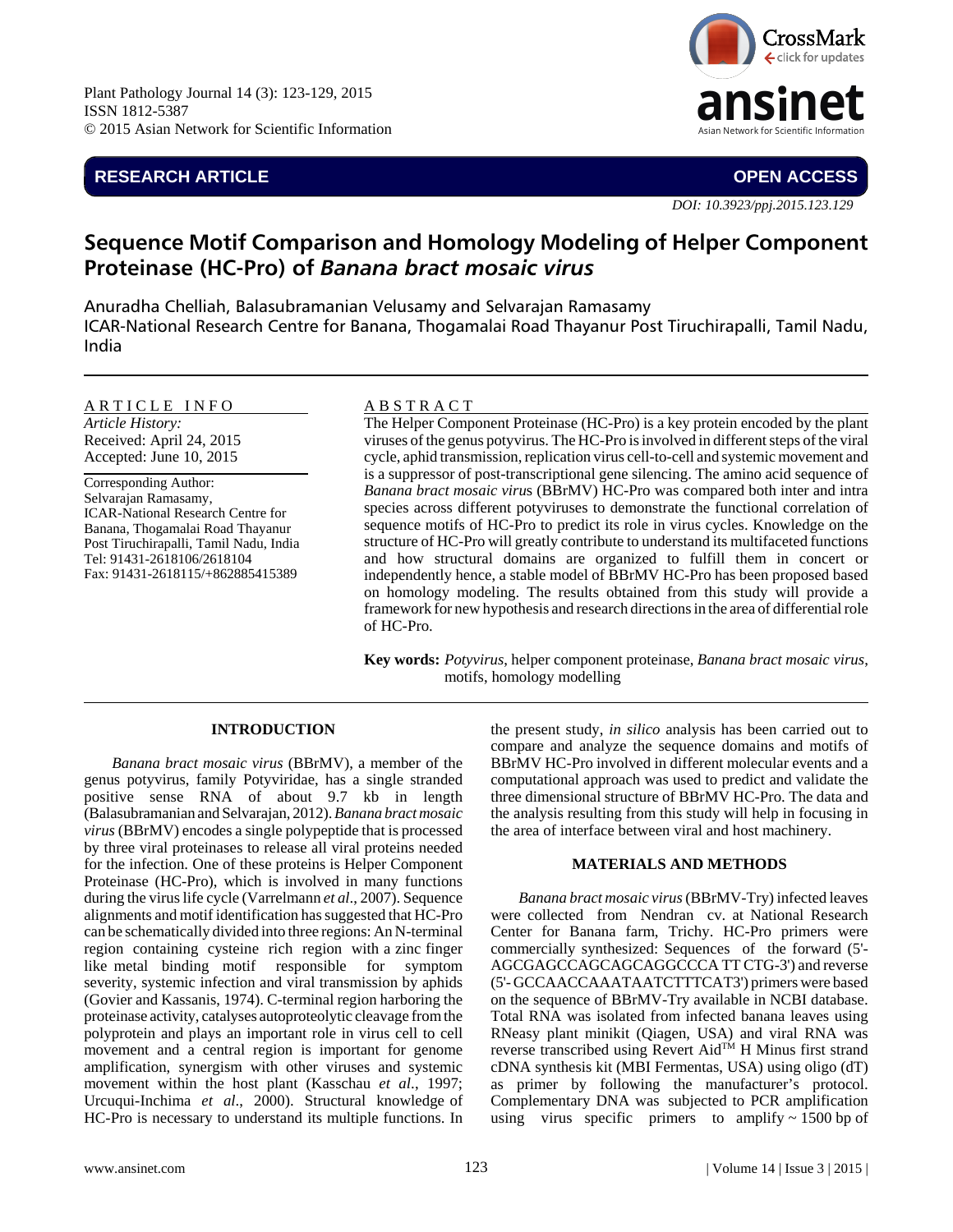| Plant Pathol. J., 14 (3): 123-129, 2015 |  |  |  |
|-----------------------------------------|--|--|--|
|-----------------------------------------|--|--|--|

|  | Table 1: Source of HC-Pro sequences used in the study from different potyviruses and BBrMV isolates |
|--|-----------------------------------------------------------------------------------------------------|
|  |                                                                                                     |

| Viruses                            | Size (bp) | GenBank accession No. | References                   |
|------------------------------------|-----------|-----------------------|------------------------------|
| <b>Potyviruses</b>                 |           |                       |                              |
| Lettuce mosaic virus N             | 1374      | NP734154              | Revers <i>et al.</i> (1997)  |
| Turnip mosaic virus                | 1374      | NP734214              | Jenner et al. $(2000)$       |
| Plum pox virus                     | 1374      | NP734340              | Maiss et al. (1989)          |
| Sweet potato feathery mottle virus | 1374      | NP734310              | Sakai et al. (1997)          |
| Japanese yam mosaic virus          | 1374      | NP734224              | Fuji and Nakamae (2000)      |
| Lily mottle virus                  | 1374      | NP945137              | Zheng <i>et al.</i> $(2003)$ |
| Scallion mosaic virus              | 1371      | NP734124              | Che <i>et al.</i> (2002)     |
| Potato virus                       | 1368      | YAAC54827             | Maia and Bernardi (1996)     |
| Peru tomato mosaic virus           | 1368      | NP787939              | Spetz <i>et al.</i> (2003)   |
| Konjak mosaic virus                | 1368      | YP529491              | Nishiguchi et al. (2006)     |
| Yam mosaic virus                   | 1374      | YP022753              | Aleman <i>et al.</i> (1996)  |
| <b>BBrMV</b> isolates              |           |                       |                              |
| Trichy                             | 1370      | HM131454              | This study                   |
| Philippines                        | 1370      | DO851496              | Ha et al. (2008)             |

HC-Pro gene along with the flanking regions. It was subsequently cloned in pGEM-T vector (Promega) and sequenced. Bioedit sequence alignment editor version 5.09.04 (Hall, 1999) was used for the analysis of amino acid sequence data. The amino acid sequence of BBrMV-Try HC-Pro (Accession number-HM131454) was compared with the corresponding proteins from different potyviruses including a BBrMV-Phillipines isolate available at NCBI database (Table 1). The conserved domain in the predicted HC-Pro protein was explored using NCBIs Conserved Domain Database (CDD) (http://www.ncbi.nlm.nih.gov/cdd). The PROSITE was used to scan the protein sequences for identification of motifs (http://prosite.expasy.org/). Multiple sequence alignment was done using CLUSTAL W program. The secondary structure of the BBrMV-Try HC-Pro was constructed by homology comparative modeling (http://swissmodel.expasy.org/). Candidate structures for homology modeling were selected according to pairwise alignment scores and their similarities in cysteine distribution patterns relative to the target sequences. In this study, *Turnip mosaic virus* HC-Pro (PDB code: 3rNVA) was used as template structure for homology modeling of BBrMV-Try HC-Pro. ESyPred3D web server 1.0 was used for 3D structure generation based on the information obtained from sequence alignment (http://www.fundp.ac.be/sciences/biologie/urbm /bioinfo/esypred/). ESyPred3D generated structure was further verified by PROCHECK (http://www.biochem.ulc.ac.uk/~ roman/procheck/procheck.html/), WHATIF (http://swift.cmbi.ru.nl/whatif/) and Swiss Model.

#### **RESULTS AND DISCUSSION**

The HC-Pro sequence of BBrMV-Try isolate originating from India was determined, analyzed and compared with a BBrMV isolate originated from Phillipines (Fig. 1a). We found that the sequence length of the HC-Pro gene of BBrMV-Try was 1368 nt and encoding a protein of 456 AA having a deduced molecular weight of 51.88 kDa and pI of 8.39. The size of HC-Pro was the same as that of Phillipines isolate of BBrMV. The nucleotide sequence of BBrMV-Try showed 95.1% identity with BBrMV-Phi isolate compared in this study (data not shown). In the deduced amino acid sequences, BBrMV-Try isolate shared 98% identity with BBrMV-Phi isolate. Different regions and domains of HC-Pro were analysed for sequence and function relationship.

Table 2: Sequence motifs identified in helper component proteinase of

| Banana bract mosaic virus (Trichy isolate) |                   |          |                |  |
|--------------------------------------------|-------------------|----------|----------------|--|
| Motifs                                     | Sequence          | Location | Domain         |  |
| $\mathbf{1}$                               | CG                | 35-36    | N-Terminal     |  |
| $\overline{c}$                             | MAOL              | 39-43    | N-Terminal     |  |
| 3                                          | <b>RISC</b>       | 51-54    | N-Terminal     |  |
| $\overline{4}$                             | <b>FRNK</b>       | 180-183  | Central region |  |
| 5                                          | CDNQLD            | 196-201  | Central region |  |
| 6                                          | <b>NGNF</b>       | 203-206  | Central region |  |
| 7                                          | WN                | 208-209  | Central region |  |
| 8                                          | <b>HAKRFF</b>     | 214-218  | Central region |  |
| 9                                          | YFD               | 222-224  | Central region |  |
| 10                                         | GY                | 231-232  | Central region |  |
| 11                                         | <b>PNC</b>        | 241-243  | Central region |  |
| 12                                         | AI                | 248-249  | Central region |  |
| 13                                         | TN                | 256-257  | Central region |  |
| 14                                         | <b>CCCTV</b>      | 291-295  | Central region |  |
| 15                                         | PIY               | 301-304  | C-Terminal     |  |
| 16                                         | GD                | 320-321  | C-Terminal     |  |
| 17                                         | <b>GYCY</b>       | 341-344  | C-Terminal     |  |
| 18                                         | <b>NIFLAML</b>    | 346-352  | C-Terminal     |  |
| 19                                         | АK                | 360-361  | C-Terminal     |  |
| 20                                         | <b>FTV</b>        | 363-365  | C-Terminal     |  |
| 21                                         | LG                | 375-376  | C-Terminal     |  |
| 22                                         | WP                | 378-379  | C-Terminal     |  |
| 23                                         | <b>AELPRILVDH</b> | 401-410  | C-Terminal     |  |
| 24                                         | HV                | 416-417  | C-Terminal     |  |
| 25                                         | DS                | 419-420  | C-Terminal     |  |
| 26                                         | <b>GS</b>         | 422-423  | C-Terminal     |  |
| 27                                         | TGYH              | 426-429  | C-Terminal     |  |
| 28                                         | <b>LKANTV</b>     | 431-436  | C-Terminal     |  |
| 29                                         | QL                | 438-439  | C-Terminal     |  |
| 30                                         | VG                | 456-457  | C-Terminal     |  |

The N-terminal transmission domain of Try isolate was nearly 96% conserved with the Phi isolate. Only ~7-27% was conserved in comparison with other potyviruses from different hosts. Cross species protein conservation analysis of the N-terminal region of BBrMV-Try HC-Pro indicates its close resemblance with the domains possessing affinity for metal binding like the domain of Nif D, a molybdenum iron protein. The functional motif  $R(K)IS(T)C<sup>55</sup>$  is evolutionarily conserved in all the potyviruses is involved in binding to the aphid vector's stylets. The other conserved motifs like  $CG<sup>39</sup>$ and  $L(V)M(A)AQ(L)^{39}$  may have similar function (Table 2). Beside these, some of the amino acids like  $H^{27}$ ,  $C^{29}$ ,  $C^{58}$  and  $F^{96}$ have shown identical positions in all the potyviruses indicating their probable role in metal binding which is supposed to be a key factor in virus transmission (Fig. 1b).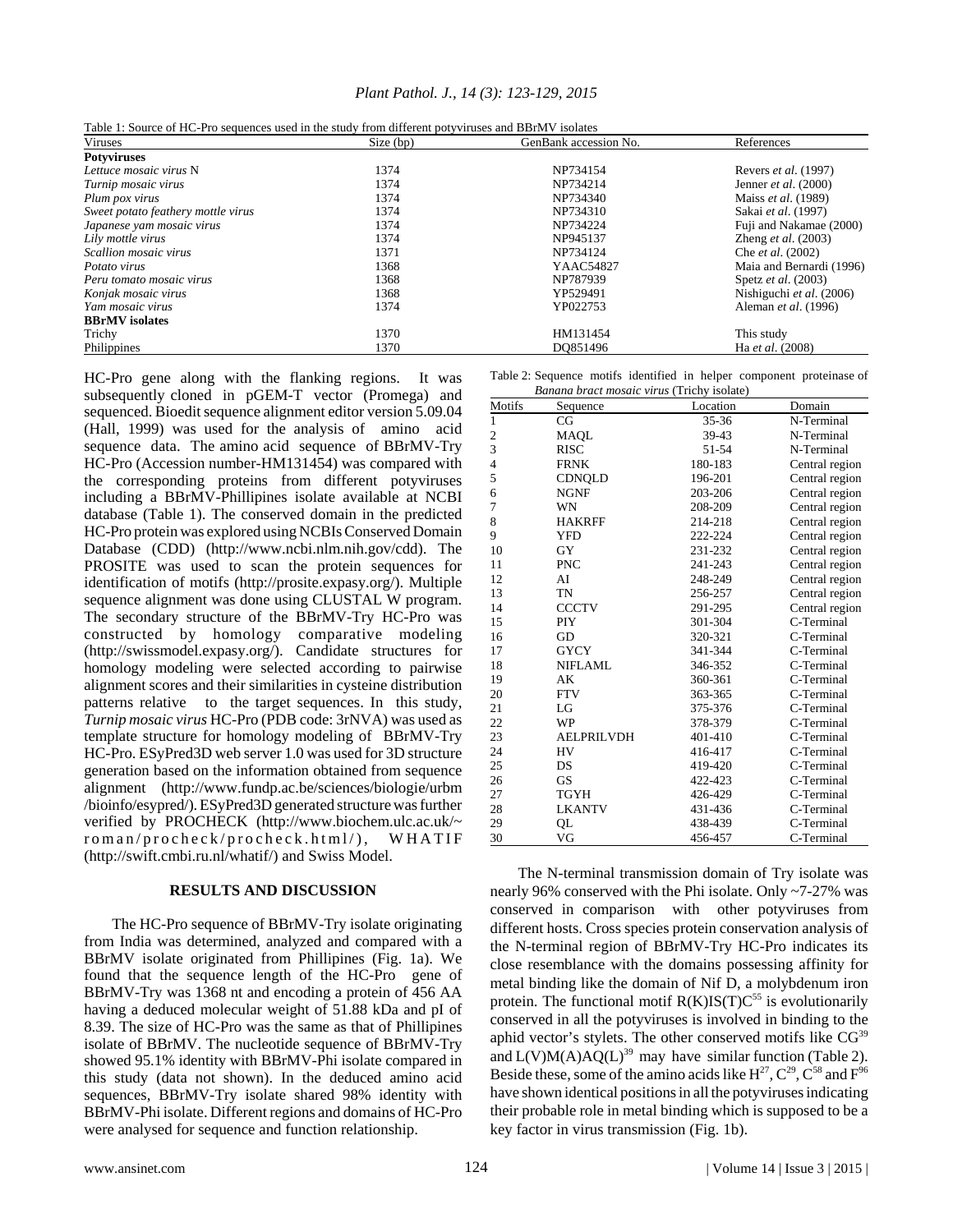

Fig. 1(a-b): Multiple sequence alignment of HC-Pro, (a) Sequence analysis of HC-Pro from different BBrMV isolates and (b) N-terminal region (1-100 amino acids) of HC-Pro from different potyviruses. Conserved domains/motifs are shown by solid lines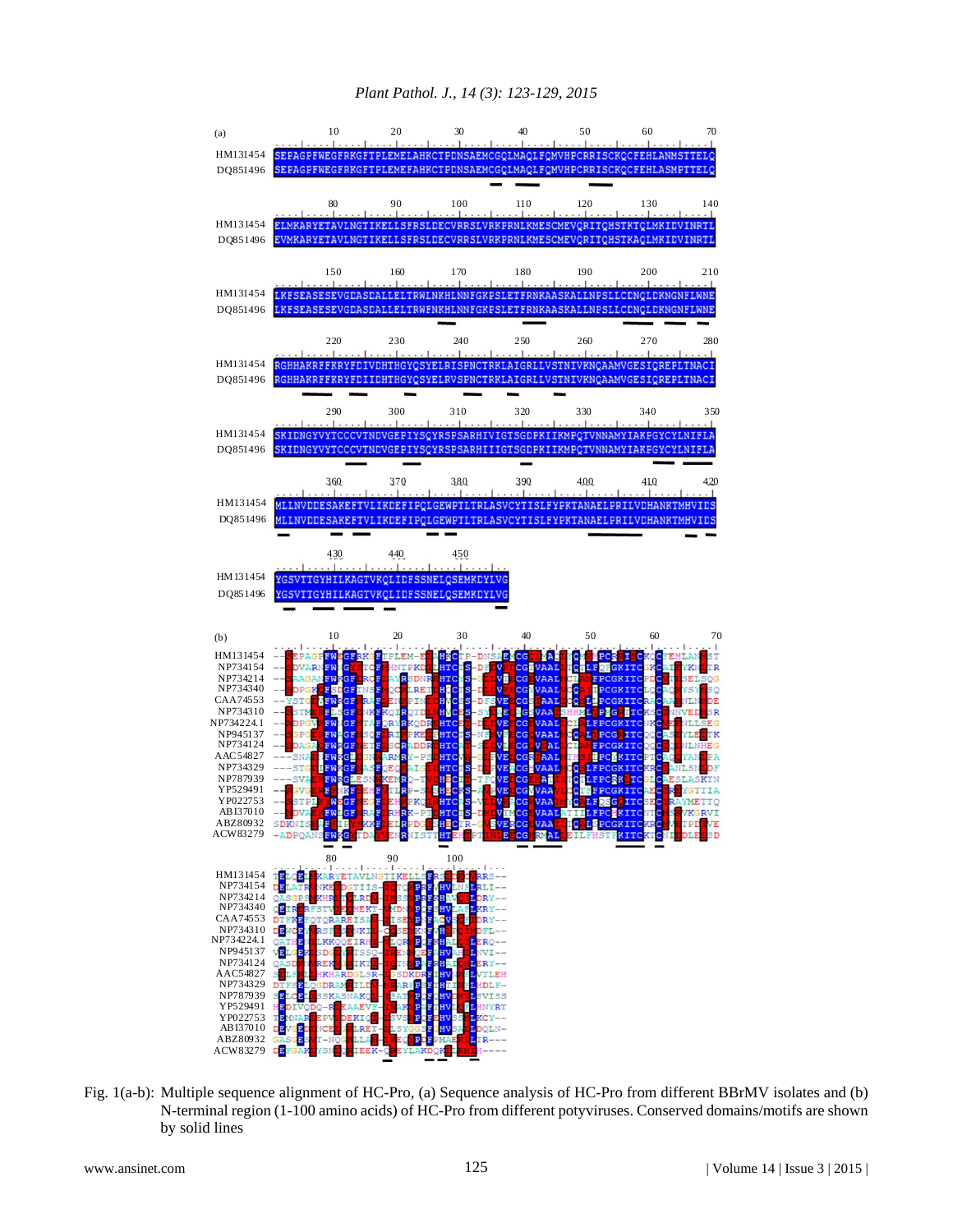The central region of HC-Pro (100-300 AA) consists of two RNA binding domains. The first RNA binding domain responsible for genome amplification consists of three conserved motifs among all the potyviruses like  $FRNK^{197}$ , KF(G)<sup>153</sup> CDNQLD<sup>214</sup> and IGN(R)<sup>275-277</sup>. The second RNA binding domain, having role in PTGS suppression is also found to be conserved. Some of the conserved motifs in this domain are H (Y) HAKRFF<sup>239</sup>, GY<sup>257</sup>, PNC (G)<sup>267</sup> and AIG<sup>274</sup>. The motif  $CC^{317-318}$  is involved synergism with other viruses and systemic movement within the host plant (Kasschau *et al*., 1997; Cronin *et al*., 1995).

The proteinase domain of HC-Pro has been mapped to the C-terminal 156 amino acids and it shows the presence of two conserved amino acid Cys<sup>369</sup> and His<sup>442</sup> at the active site of the protease in all the potyviruses (Oh *et al*., 1989) and other conserved motifs are NIFLAML<sup>372</sup>, AELPRILVDH<sup>427</sup>,  $LKAG(N)TV^{457}$  and  $VG^{482}$  The other is the C-terminal PTK motif (310-312 AA) that probably contributes to binding of HC-Pro to the viral capsid protein's N-terminal DAG motif (Blanc *et al*., 1997; Peng *et al*., 1998). One unique observation is motif PSA<sup>335</sup>, which is found evolutionary conserved in both the BBrMV isolates, whereas SA is replaced by TK in all other potyviruses. The presence of many conserved motifs in this region confirms its fundamental role as proteolytic enzyme in all the potyviruses irrespective of their host. This region shows strong homology with the other peptidases when compared with cross protein conserved domain architecture. Its close

homology with the peptidase C19 L, a subfamily of peptidase C19, reflects an additional role of this protease beside autocleavage. Proteases of this family are involved in intracellular proteolytic activity that removes ubiquitin molecule from polyubiquinated peptides, hence affecting the protein turnover through the proteosome system (Ratia *et al*., 2006).

A computational approach following homology modeling protocol has been used to predict the 3D structure of BBrMV-TRY HC-Pro protein as only a low resolution structure for HC-Pro has been obtained by means of 2D crystallography and electron microscopy and it has not yet been determined experimentally (Guo *et al*., 2011) and this will also help in relating the structure with biological functions. Template identification was carried out by BLASTp search against PDB database in Swiss Work Model/Expasy. Based on the maximum identity with high score (169) and lower e-value  $(3e^{-42})$  3RNV (Chain A) was used as the template for homology modeling and sequence alignment between HC-Pro protein and 3RNV revealed that the first 337 residues were deleted because the corresponding residues were not present in the template and homology modeling was carried out from 335-447 residues of the C-terminal region followed by energy minimization by SwissPdb Viewer. The final stable structure of BBrMV-TRY HC-Pro is shown in Fig. 2a-b. The boundary of the proteinase domain (336-456) defined by the structure is



Fig. 2(a-b): Three dimensional structure of BBrMV HC-Pro, (a) Diagram of the BBrMV RNA genome, the domain organization of HC-Pro and the region used for modelling and (b) Ribbon representation of the CPD structure, the N and C terminus are indicated. The catalytic dyad residues Cys337 and His 410 (green) are shown as sticks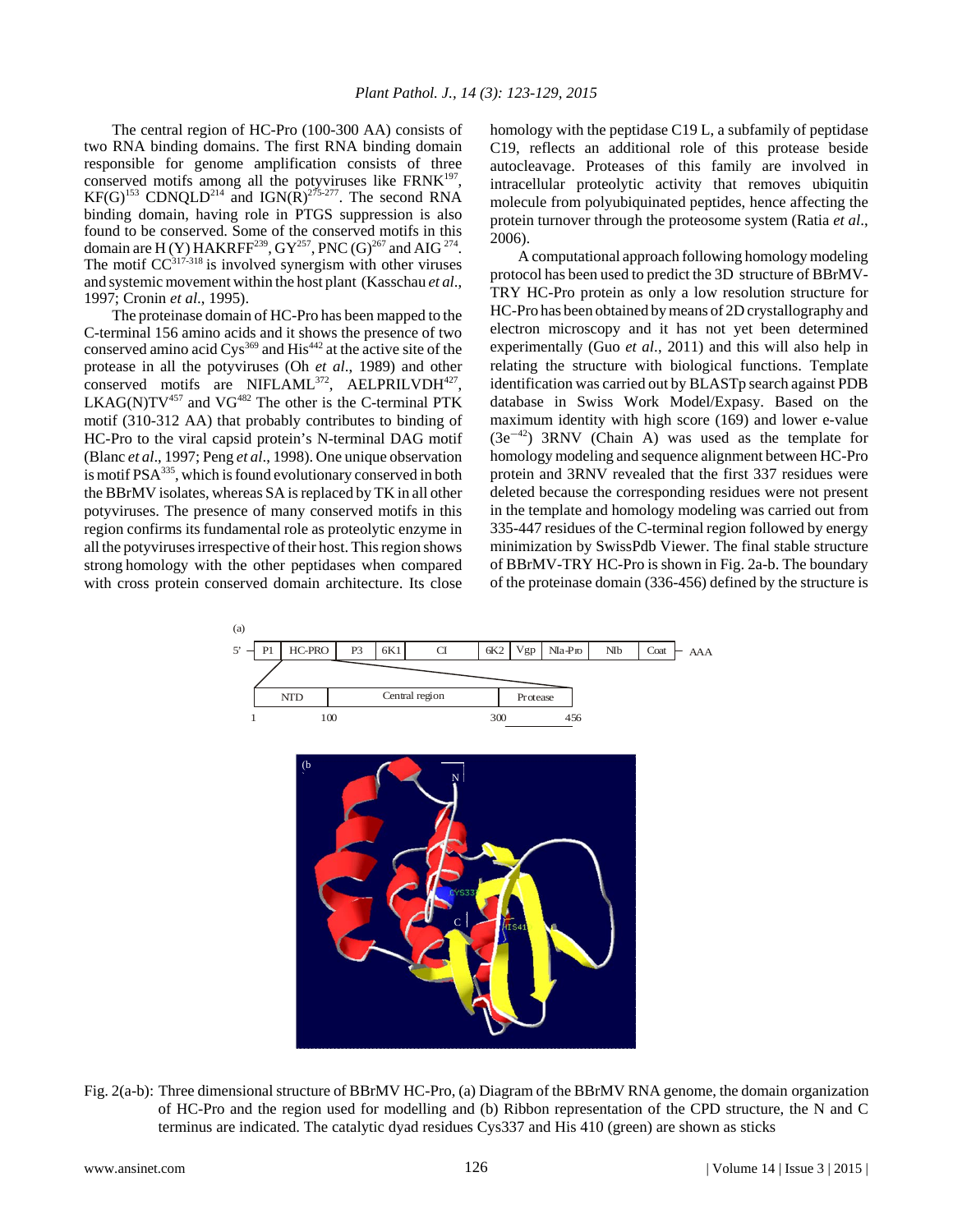*Plant Pathol. J., 14 (3): 123-129, 2015*



Fig. 3: Sequence motifs in the BBrMV HC-Pro CPD. Specific conserved motifs in the C-terminal domain indicated in different colors



Fig. 4: Ramachandran plot for the BBrMV HC-Pro protein

slightly shorter at its N terminus than previously defined and excludes the  $PT(S)K(A)$  motif that is involved in aphid mediated transmission. Figure 3 shows all the conserved motifs present in the C-terminal region and also the Cystine and Histidine residues that are essential for autoproteolysis.

To verify further the predicted structure, a Ramachandran plot was computed with PROCHECK program (www.ebi.ac.uk/thornton-srv/software/PROCHECK/). It showed that 92.8% residues are in the most favored regions, 6.3% in additional allowed regions, 0.9% in generously allowed regions and 0.0% in the disallowed conformations (Fig. 4). The overall PROCHECK G-factor for the homology modeled structure was 0.12. This score indicates that the modeled structure is acceptable. The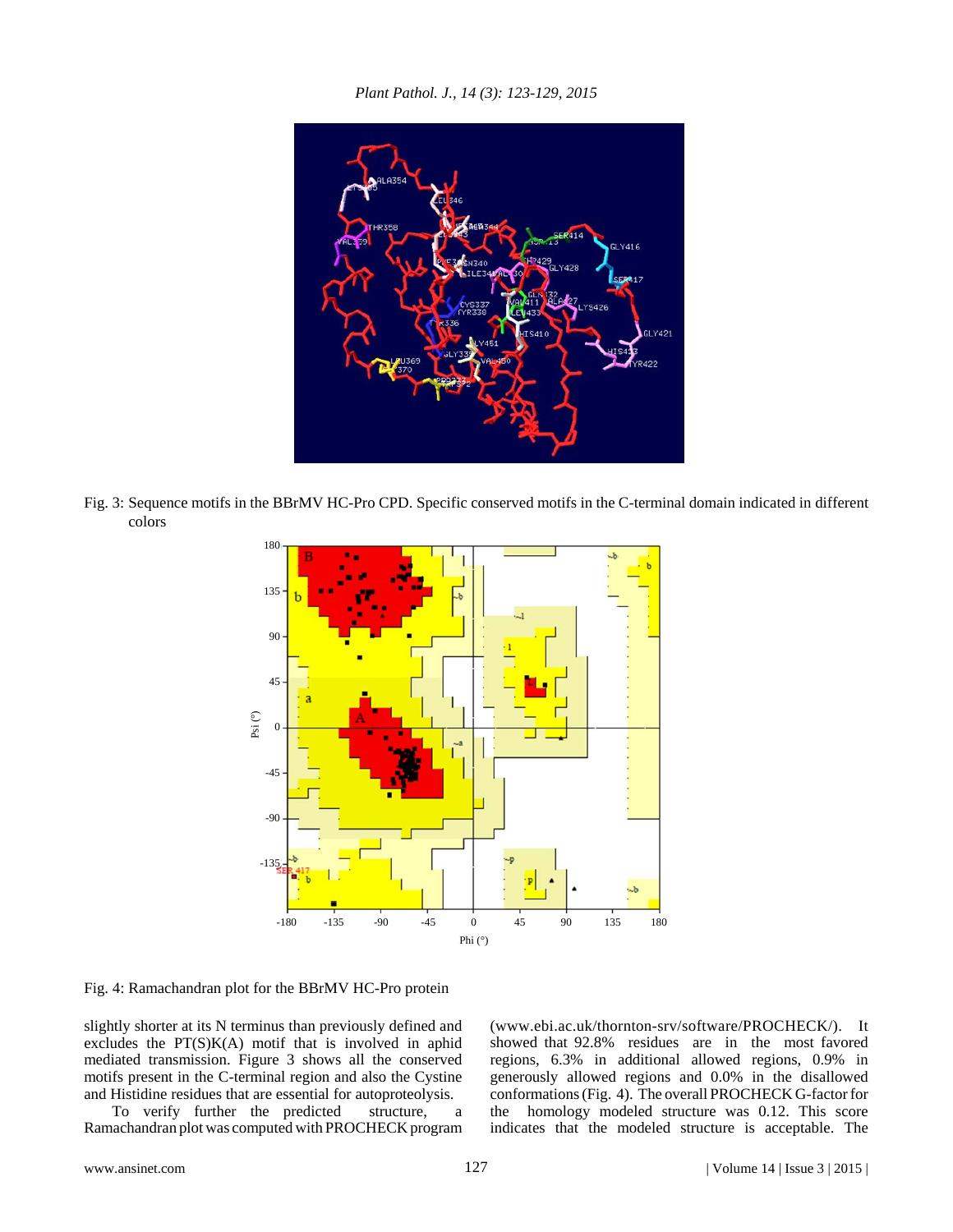structural superimposition of C<sup>a</sup> trace of the model over template structure 3RNV was resulting in a Root Mean Square Deviation (RMSD) of 0.17Å (http://wishart.biology. ualberta.ca/SuperPose) and the QMEAN6 score for the whole model was 0.655 and the QMEAN Z-Score was -0.922, which reflects the whole model reliability (http://swissmodel. expasy.org). The overall quality factor also called ERRAT score was obtained as 98.2, supporting its good quality (http:// nihserver.mbi.ucla.edu/ERRATv2/). Energetic architecture as revealed by PROSA (data not shown) score was negative (-5.7) for the modeled protein, value quite similar to that was obtained for template (-6.2), which indicates its correctness (https://prosa.services.came.sbg.ac.at/prosa.php/). Results of WHATIF also indicate about the fitness of the modeled structure. Based on these results, it was ascertained that obtained structure is of reasonably good quality.

#### **CONCLUSION**

In conclusion, this study provides information on various sequence motifs, domains of BBrMV HC-Pro to relate its biological functions in understanding its role in plant virus interaction. In addition, the homology model of BBrMV HC-Pro provides important insight into its unique folds, catalysis mechanism, substrate specificity and cis acting mode.

#### **REFERENCES**

- Aleman, M.E., J.F. Marcos, C. Brugidou, R.N. Beachy and C. Fauquet, 1996. The complete nucleotide sequence of yam mosaic virus (Ivory Coast isolate) genomic RNA. Arch. Virol., 141: 1259-1278.
- Balasubramanian, V. and R. Selvarajan, 2012. Complete genome sequence of a banana bract mosaic virus isolate infecting the French plantain cv. Nendran in India. Arch. Virol., 157: 397-400.
- Blanc, S., J.J. Lopez-Moya, R.Y. Wang, S. Garcia-Lampasona, D.W. Thornbury and T.P. Pirone, 1997. A specific interaction between coat protein and helper component correlates with aphid transmission of a potyvirus. Virology, 231: 141-147.
- Che, J., H.Y. Zheng, J.P. Chen and M.J. Adams, 2002. Characterisation of a potyvirus and a potexvirus from Chinese scallion. Arch. Virol., 147: 683-693.
- Cronin, S., J. Verchot, R. Haldeman-Cahill, M.C. Schaad and J.C. Carrington, 1995. Long-distance movement factor: A transport function of the potyvirus helper component proteinase. Plant Cell, 7: 549-559.
- Fuji, S. and H. Nakamae, 2000. Complete nucleotide sequence of the geonomic RNA of a mild strain of Japanese yam mosaic potyvirus. Arch. Virol., 145: 635-640.
- Govier, D.A. and B. Kassanis, 1974. A virus-induced component of plant sap needed when aphids acquire potato virus Y from purified preparations. Virology, 61: 420-426.
- Guo, B., J. Lin and K. Ye, 2011. Structure of the autocatalytic cysteine protease domain of potyvirus helper-component proteinase. J. Biol. Chem., 286: 21937-21943.
- Ha, C., S. Coombs, P.A. Revill, R.M. Harding, M. Vu and J.L. Dale, 2008. Design and application of two novel degenerate primer pairs for the detection and complete genomic characterization of potyviruses. Arch. Virol., 153: 25-36.
- Hall, T.A., 1999. BioEdit: A user-friendly biological sequence alignment editor and analysis program for windows 95/98/NT. Nucleic Acid Symp. Ser., 41: 95-98.
- Jenner, C.E., F. Sanchez, S.B. Nettleship, G.D. Foster, F. Ponz and J.A. Walsh, 2000. The cylindrical inclusion gene of Turnip mosaic virus encodes a pathogenic determinant to the Brassica resistance gene TuRB01. Mol. Plant Microbe. Interact., 13: 1102-1108.
- Kasschau, K.D., S. Cronin and J.C. Carrington, 1997. Genome amplification and long-distance movement functions associated with the central domain of tobacco etch potyvirus helper component-proteinase. Virology, 228: 251-262.
- Maia, I.G. and F. Bernardi, 1996. Nucleic acid-binding properties of a bacterially expressed potato virus Y helper component-proteinase. J. Gen. Virol., 77: 869-877.
- Maiss, E., U. Timpe, A. Brisske, W. Jelkmann and R. Casper *et al*., 1989. The complete nucleotide sequence of plum pox virus RNA. J. Gen. Virol., 70: 513-524.
- Nishiguchi, M., S. Yamasaki, X.Z. Lu, A. Shimoyama and K. Hanada *et al*., 2006. Konjak mosaic virus: The complete nucleotide sequence of the genomic RNA and its comparison with other potyviruses. Arch. Virol., 151: 1643-1650.
- Oh, C.S. and J.C. Carrington, 1989. Identification of essential residues in potyvirus proteinase HC-Pro by site-directed mutagenesis. Virology, 173: 692-699.
- Peng, Y.H., D. Kadoury, A. Gal-On, H. Huet, Y. Wang and B. Raccah, 1998. Mutations in the HC-Pro gene of zucchini yellow mosaic potyvirus: Effects on aphid transmission and binding to purified virions. J. Gen. Virol., 79: 897-904.
- Ratia, K., K.S. Saikatendu, B.D. Santarsiero, N. Barretto, S.C. Baker, R.C. Stevens and A.D. Mesecar, 2006. Severe acute respiratory syndrome coronavirus papain-like protease: Structure of a viral deubiquitinating enzyme. Proc. Natl. Acad. Sci. USA., 103: 5717-5722.
- Revers, F., S.J. Yang, J. Walter, S. Souche and H. Lot *et al*., 1997. Comparison of the complete nucleotide sequences of two isolates of lettuce mosaic virus differing in their biological properties. Virus Res., 47: 167-177.
- Sakai, J., M. Mori, T. Morishita, M. Tanaka, K. Hanada, T. Usugi and M. Nishiguchi, 1997. Complete nucleotide sequence and genome organization of sweet potato feathery mottle virus (S strain) genomic RNA: The large coding region of the P1 gene. Arch. Virol., 142: 1553-1562.
- Spetz, C., A.M. Taboada, S. Darwich, J. Ramsell, L.F. Salazar and J.P. Valkonen, 2003. Molecular resolution of a complex of potyviruses infecting solanaceous crops at the centre of origin in Peru. J. Gen. Virol., 84: 2565-2578.